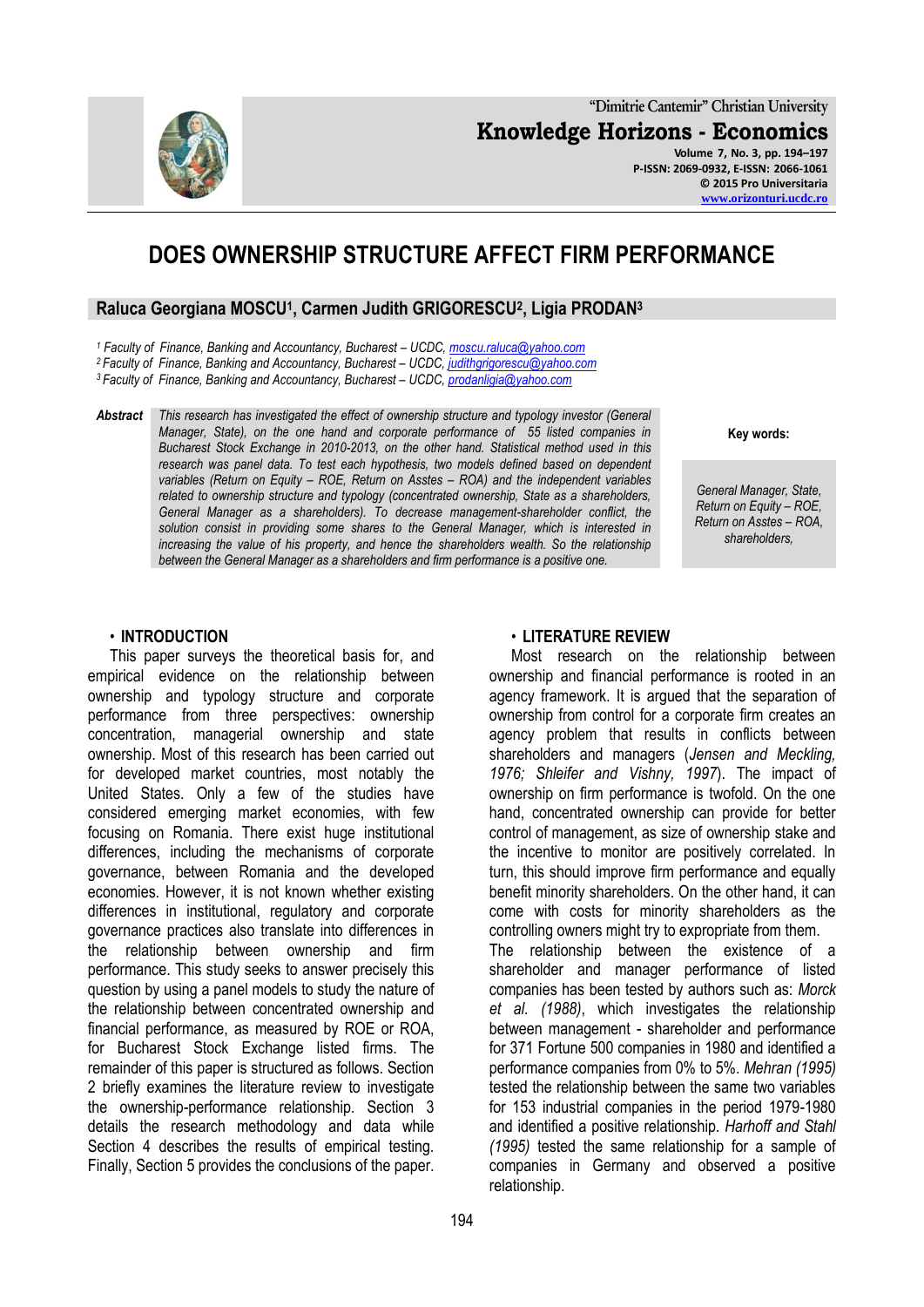*Shleifer and Vishny (1997)* believe that those who run the state campaigns have no claim regarding income of these companies, but the personal benefits. It is considered that a policy aimed at private sector participation in the management of state enterprises should introduce modern management styles in the public sector, which should improve performance for these companies.

### • **RESEARCH METHODOLOGY**

The econometric analysis is based on regression models for estimating panel data, using Eviews program.

where Y is the dependent variable (performance), X is the vector of independent variables (*OWN, INV. STATE, INV. MAN, SIZE, D/E*), which supposedly can influence the outcome Y - dependent variable (profitability), the index *i* is a cross-sectional dimension or companies listed on the BSE, while *t* index represents time, 2010-2013. Based on the predictions of financial theory and the previous discussion on the five statistical assumptions identified, consider the following two regression models.

## **PROFITABILITY** =  $\alpha_i$  +  $\beta_1$  × **OWN** +  $\beta_2$  × **INV. MAN**+  $\beta_3$  × **INV. STAT** +  $\beta_4$  × **SIZE** +  $\beta_5$ × **D/E** +  $u_{it}$

Basic characteristics and notations for each variable characterizing company's performance or the ownership structure are as it follows:

| <b>VARIABILES</b>                    | <b>Table Definition of variables</b>                                                                                                                      |  |  |
|--------------------------------------|-----------------------------------------------------------------------------------------------------------------------------------------------------------|--|--|
|                                      | <b>DESCRIPTION</b>                                                                                                                                        |  |  |
| Dependent Variabiles (PROFITABILITY) |                                                                                                                                                           |  |  |
| <b>ROA</b>                           | Return on Assets                                                                                                                                          |  |  |
| <b>ROE</b>                           | Return on Equity                                                                                                                                          |  |  |
| <b>Independent Variabiles</b>        |                                                                                                                                                           |  |  |
| <b>OWN</b>                           | Shareholder structure. Dummy variable: 1 - majority shareholders (the first three shareholders<br>have holdings exceeding 50%), 0 - minority shareholders |  |  |
| <b>INV. STAT</b>                     | Dummy variable: 1 State as shareholder, 0 - otherwise                                                                                                     |  |  |
| INV. MAN                             | Dummy variable: 1 CEO as shareholder, 0 - otherwise                                                                                                       |  |  |
| <b>Control Variabiles</b>            |                                                                                                                                                           |  |  |
| <b>SIZE</b>                          | <b>Company Size</b>                                                                                                                                       |  |  |
| D/E                                  | The leverage (Debt / Equity)                                                                                                                              |  |  |

# • **EMPIRICAL RESULTS**

*Grossman and Hart (1986)* argue that large shareholders have a large stake in the company tend to play an active role with regard to corporate decisions, because in this way can avoid the additional costs of monitoring. A higher concentration of ownership gives shareholders a greater incentive large and more power to monitor management. Shareholders effectively monitor the performance of a company than a large number of shareholders, one reason being closely control achieved by the majority shareholders on managing their wealth manager. *Claessens and* 

*Djankov (1999)* find a 10 percent increase in concentration leads to a 3 percent increase in shortterm profitability in the Czech Republic*. Earle et al. (2005)* imply that the size of the largest block increases profitability and efficiency strongly and monotonically in Hungary over 1996 to 2001. Literature (*Fama and Jensen, 1983*) argues that concentrated ownership may reduce shareholder-manager conflict, but at the same time, the possibility of conflict between shareholders and minority shareholders, especially when legal protection of minority investors is weak and transparency is low.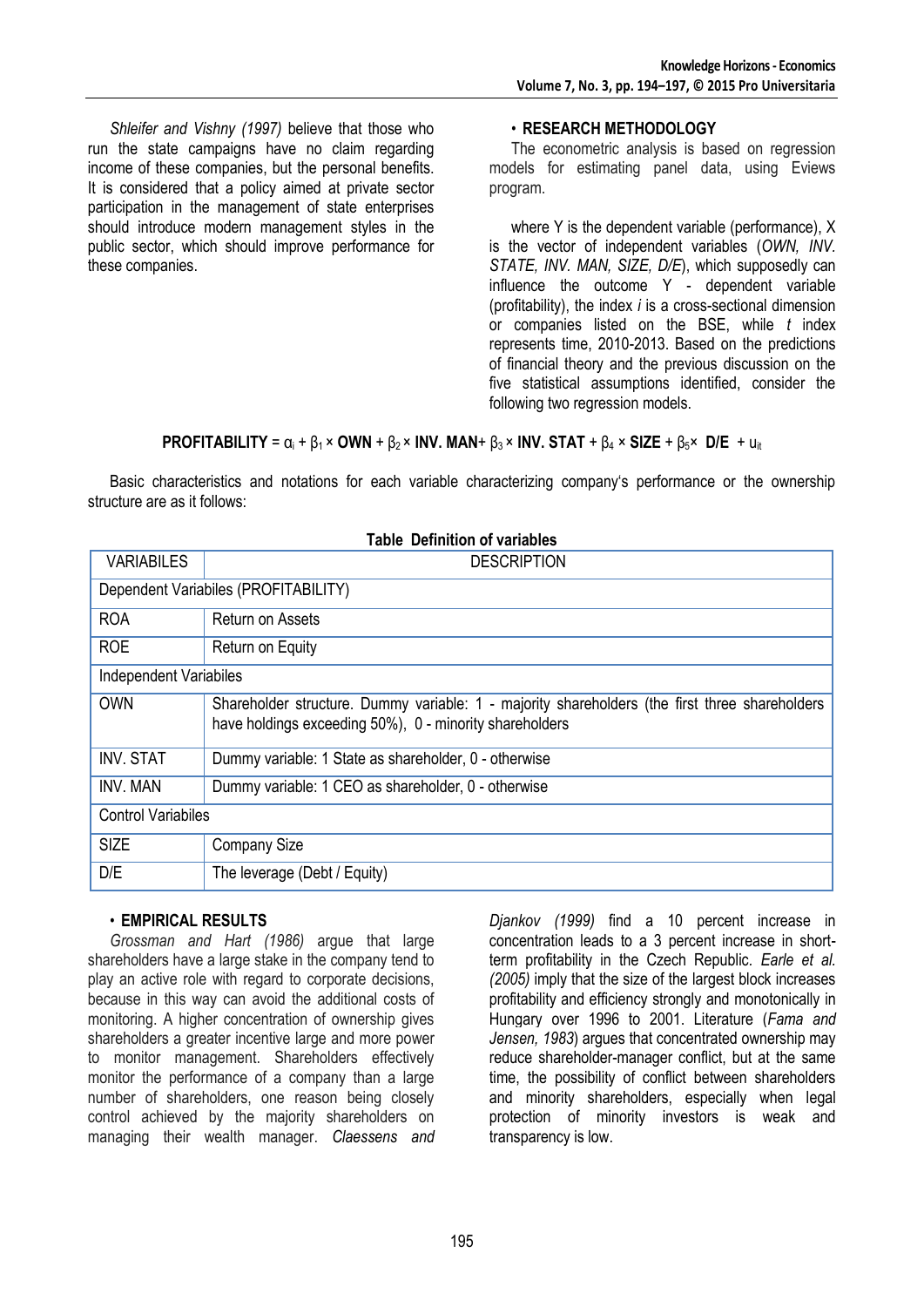| <b>Regression Models</b>   | MODEL 1                | MODEL <sub>2</sub>    |
|----------------------------|------------------------|-----------------------|
| Dependent                  | <b>ROA</b>             | <b>ROE</b>            |
| var<br>Independent<br>Var. | Coef<br>t-stat         | Coef<br>t-stat        |
| $X_1$ (OWN)                | $-0.098$<br>$(-0.766)$ | 0.087<br>$(-1.125)$   |
| $X_2$ (INV. STAT)          | $-0.216$<br>$(-1.243)$ | 0.167<br>(1.159)      |
| $X_3$ (INV. MAN)           | $0.336***$<br>(1.763)  | 0.116<br>(1.014)      |
| $X_4$ (SIZE)               | 0.038<br>(1.141)       | $0.033***$<br>(1.636) |
| $X_5(D/E)$                 | $0.016*$<br>(3.239)    | $-0.080$<br>(-26.922) |
| R-squared                  | 6.90%                  | 77.60%                |

| Table 2 The impact of ownership and typology structure on corporate performance |  |
|---------------------------------------------------------------------------------|--|
|---------------------------------------------------------------------------------|--|

Thus one can observe a positive and significant relation between the variable showing the presence of managers shareholders (INV.MAN) and return on assets (ROA) of companies listed on the Bucharest Stock Exchange (*Table 2 - Model No. 1*). A package of shares held by the manager may be an internal governance mechanism that contributes to the formation of appropriate behavior manager, a behavior that aligns its interests minority interests of other shareholders.

Company Size positively affects financial profitability (ROE) of companies listed on the Bucharest. Large companies may also use their reputation as an advantage, and / or have higher quality products, motivating them to charge higher prices than smaller companies.

# • **CONCLUSION**

To decrease management-shareholder conflict, the solution envisaged by many authors as providing some shares to the Manager (for companies listed on BSE 'share of this category of investors is 11%), which is interested in this type of increasing the value of his property, and hence the shareholders, but also the maneuver be performed with great care; managers can get insider buying and selling operations performing in his own name with the issuance of wrong informations. When the manager is also a shareholder in the company it has a positive impact on corporate performance, because we found a positive and significant relation between the variable showing the presence of managers shareholders (MAN) and return on assets (ROA) of companies listed on the Stock Exchange BVB.

This study does not claim to provide a complete picture of the structure of ownership and agent problems in Romania. However, the study opens an interesting discussion about how the ownership structure, types of investors can influence the performance of companies listed on the BSE. It should be noted that the main general trends and findings that have been disclosed in the study, but other conclusions could be identified in future studies.

# • **REFERECES**

• Berle, A.A., Means, G.C., 1932. *The modern corporation and private property*. New York: Transaction Publisher.

• Claessens, S., Djankov, S., 1999., *Enterprise performance and management turnover in the Czech Republic.* European economic review 43 (4–6), 1115– 1124.

• Earle, J. S., Kucsera, C. & Telegdy, A. 2005, *Ownership concentration and corporate performance on the Budapest stock exchange: Do too many cooks spoil the goulash*., Corporate Governance, 13, 2, pp.254-264.

• Fama, E., Jensen, M., 1983, *Separation of Ownership and Control*, Journal of Law and Economics, 26, 301-325.

• Grossman, S. J., Hart, O. D., 1988, *One Share-One Vote and the Market for Corporate Control*, Journal of Financial Economics. 20, 175-203.

•Harhoff, D., Stahl, K., Woywode, M., 1998, *Legal Form, Growth and Exit of West-German Firms: Empirical Results for Manufacturing, Construction, Trade and Service Industries*, Journal of Industrial Organization, vol. 46, pp. 453-488.